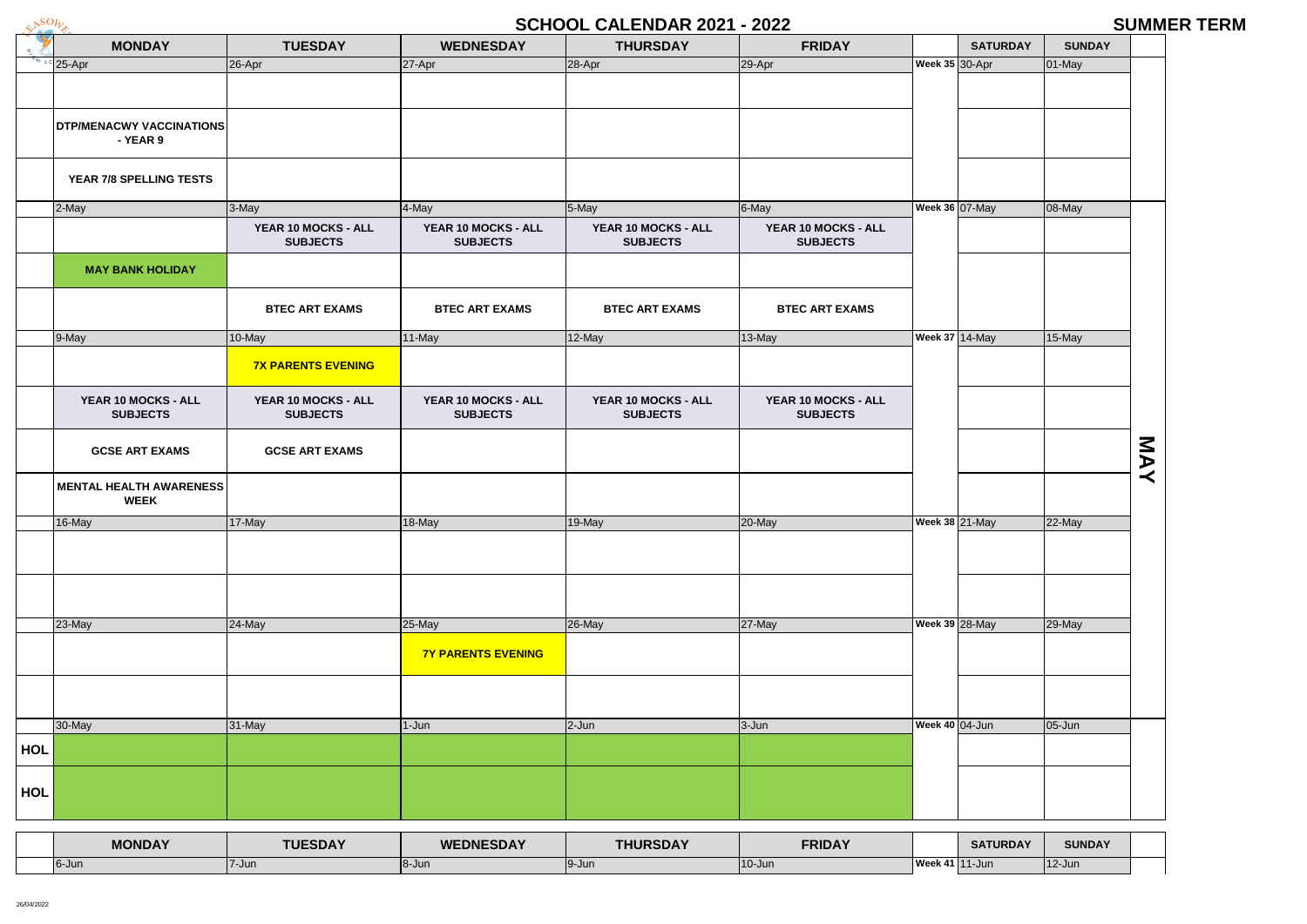# **SCHOOL CALENDAR 2021 - 2022 SUMMER TERM**

| <b>ICH SC</b> |                                        |                                |                                                 |                                             |                                                                               |                       |             |
|---------------|----------------------------------------|--------------------------------|-------------------------------------------------|---------------------------------------------|-------------------------------------------------------------------------------|-----------------------|-------------|
|               |                                        |                                |                                                 |                                             |                                                                               |                       |             |
|               | $13 - Jun$                             | $14$ -Jun                      | $15 - Jun$                                      | $16$ -Jun                                   | $17 - Jun$                                                                    | Week 42 18-Jun        | $19$ -Jur   |
|               | YR 12 AP3 (MOCKS) 13TH TO<br>24TH JUNE | <b>MINI BIG BAND PROJECT</b>   | <b>MINI BIG BAND PROJECT</b>                    |                                             |                                                                               |                       |             |
|               |                                        |                                |                                                 |                                             |                                                                               |                       |             |
|               | 20-Jun                                 | $21 - Jun$                     | $22 - Jun$                                      | $23 - Jun$                                  | $24$ -Jun                                                                     | Week 43 25-Jun        | 26-Jur      |
|               |                                        | <b>UCAS HE CONVENTION</b>      | YEAR 10 DRAMA EXAM                              |                                             | <b>SIXTH FORM BALL</b><br><b>PROVISIONAL DATE</b>                             |                       |             |
|               |                                        |                                |                                                 | YEAR 11 PROM                                |                                                                               |                       |             |
|               |                                        |                                |                                                 |                                             |                                                                               |                       |             |
|               | $27 - Jun$                             | 28-Jun                         | $29 - Jun$                                      | 30-Jun                                      | $1-Jul$                                                                       | Week 44 02-Jul        | $ 03 -$ Jul |
|               | <b>PRIMARY TRANSITION WEEK?</b>        |                                | <b>SIXTH FORM INDUCTION</b>                     |                                             | <b>POST 18 APPRETICESHIP VISIT</b><br>ALL YEAR 12 HALESOWEN<br><b>COLLEGE</b> |                       |             |
|               | <b>ARTS FEST</b>                       | <b>ARTS FEST</b>               | <b>ARTS FEST</b>                                |                                             |                                                                               |                       |             |
|               | YEAR 7/8 READING TESTS                 |                                |                                                 |                                             |                                                                               |                       |             |
|               | 4-Jul                                  | $5 -$ Jul                      | $6 -$ Jul                                       | $7 -$ Jul                                   | $8 -$ Jul                                                                     | <b>Week 45 09-Jul</b> | $10 -$ Jul  |
|               |                                        | <b>YEAR 7 INDUCTION</b>        | <b>YEAR 7 INDUCTION</b>                         | <b>YEAR 7 INDUCTION EVENING</b>             |                                                                               |                       |             |
|               |                                        |                                | <b>SIXTH FORM MOCK RESULTS</b><br><b>DAY</b>    |                                             |                                                                               |                       |             |
|               |                                        |                                | YEAR 12 RESIDENTIAL -<br><b>ABERYSTWYTH</b>     | YEAR 12 RESIDENTIAL -<br><b>ABERYSTWYTH</b> |                                                                               |                       |             |
|               | $11$ -Jul                              | $12$ -Jul                      | $13$ -Jul                                       | $14$ -Jul                                   | $15$ -Jul                                                                     | Week 46 16-Jul        | $17 -$ Jul  |
|               |                                        | <b>YEAR 10 PARENTS EVENING</b> | <b>STUDENT ACHIEVEMENT</b><br><b>ASSEMBLIES</b> |                                             |                                                                               |                       |             |

| $\overline{1}$ | 19-Jun     |             |
|----------------|------------|-------------|
|                |            |             |
|                |            |             |
|                |            |             |
| $\overline{ }$ | $26 - Jun$ | <b>SING</b> |
|                |            |             |
|                |            |             |
|                |            |             |
|                |            |             |
|                |            |             |
|                |            |             |
|                | $03 -$ Jul |             |
|                |            |             |
|                |            |             |
|                |            |             |
|                |            |             |
|                |            |             |
|                |            |             |
|                |            |             |
|                | $10 -$ Jul |             |
|                |            |             |
|                |            |             |
|                |            | <b>ATNC</b> |
|                |            |             |
|                |            |             |
|                | $17 -$ Jul |             |
|                |            |             |
|                |            |             |